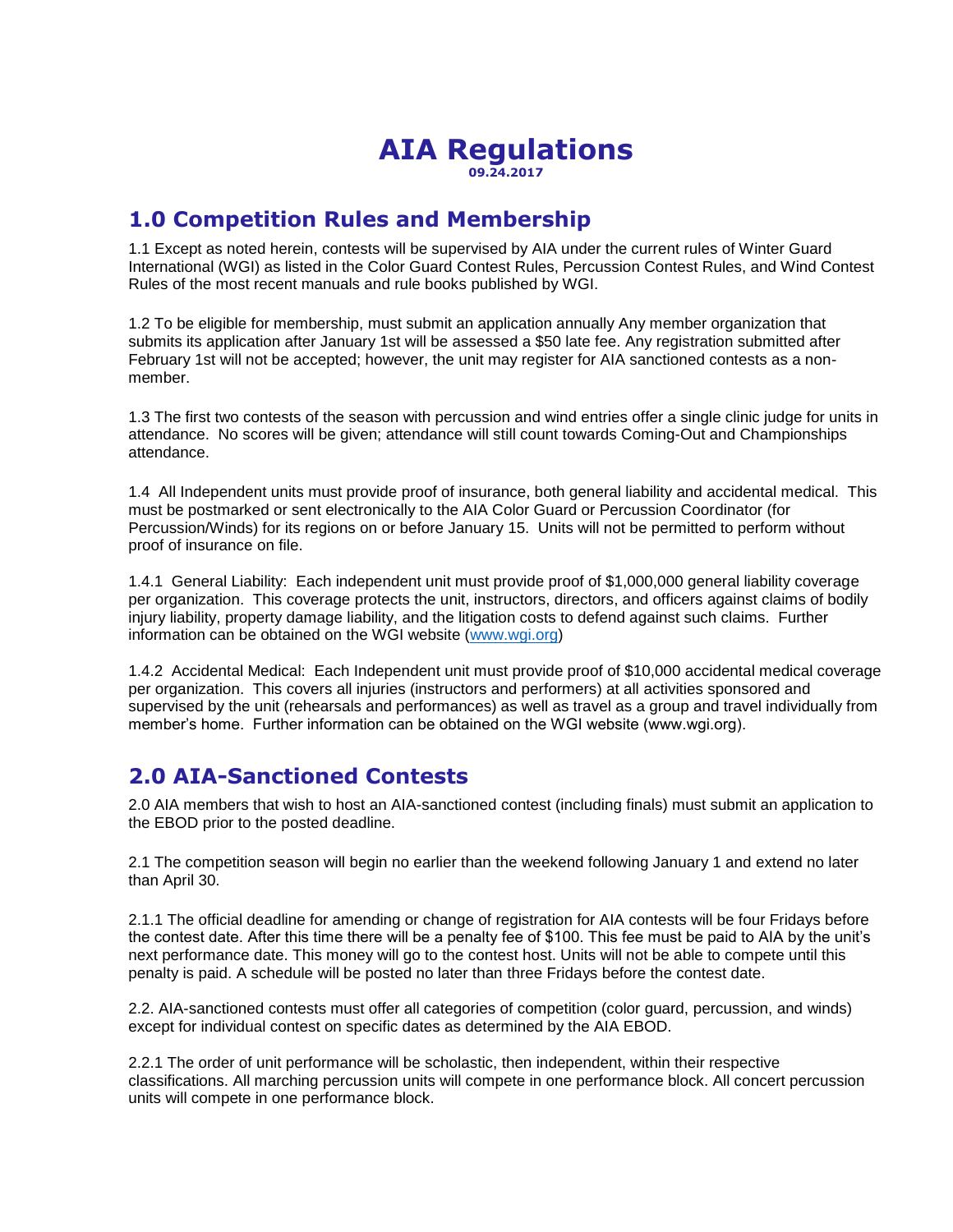2.2.2 Exhibition Policy: Any non color guard / percussion / wind exhibitions must to be approved by the EBOD one month prior to the AIA-sanctioned event.

2.2.3 Hosting units who wish to perform in exhibition will not be provided scores, commentary, or critique. This performance will not count toward requirements to attend championships.

2.2.4 Judges Coordinators will have judging panels posted to the AIA website at least 5 days before the cut off to withdrawal from a competition without financial penalties being assessed. This excludes assignments at championships.

2.3 The contest entry fee for member unit(s) and non-member units to AIA sanctioned contests will be determined annually by the Governance Board and post on the website prior to contest registration 2.4 AIA will review the contest-host fee annually as part of the budget process.

2.5 Contest hosts must follow the current guidelines as outlined in the contest host manual.

2.6 Non-member units will be scheduled to perform first in their class<sub></sub> and will be "wait-listed" pending registration of AIA member units.

2.7 Member units are allowed to sell souvenir merchandise at AIA sanctioned contests. Food items may not be sold. Arrangements must be made in advance with the contest host. Non-AIA members may be charged a vendor fee at the contest host's discretion.

2.8 AIA shall limit the total number of units in a regular season contest to 60.

2.9 AIA will adopt the WGI spiel sheet concept. Only AIA sanctioned announcers and EBOD members will be permitted to make announcements during competitions.

2.9.1 Full penalties for Color Guards will be assessed at all AIA Contests. Full penalties for Percussion and Wind units will be assessed at all AIA Contests including interval timing. Performance Timing penalties will begin for percussion and winds on the percussion coming out date.

2.10 All performing unit members must wear protective footwear at a show site except when entering on and exiting off the performance area and warm up areas. Any unit not doing so will be subject to a verbal warning. Upon repeated or egregious violations, an organization may no longer be considered in good standing subject to the enforcement of its region's EBOD.

2.11 Performance order at all contest will be randomized utilizing the randomization tool in Competition Suite.

2.11.1 Registered units will be automatically entered in to their event by the Competition Suite program. Contest Coordinators will selected the "randomize" button one time to create the order of performance for each contest.

2.11.2 If a unit is reclassified at a previous contest and the schedule has already been posted, that unit will perform first in the upcoming contest, but will be randomized with the remaining units in their class at the following contest.

### **3.0 Unit Classification**

3.0.1 Independent color guard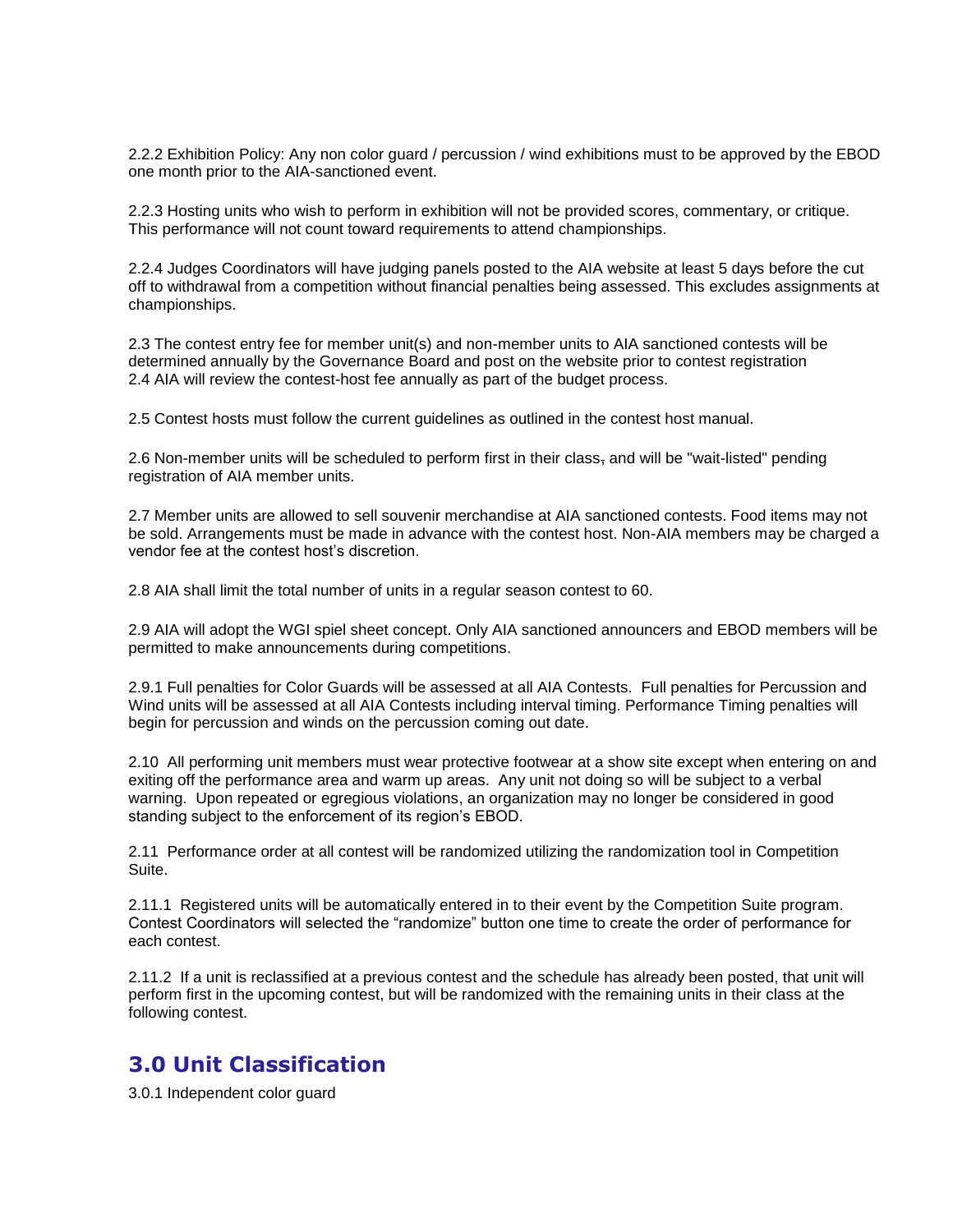Independent color guard classes will be in alignment with the WGI Independent color guard classes as defined in the current WGI handbook. All AIA units competing in WGI must compete on the same sheet in AIA as in WGI.

AIA will also offer the following additional Independent color guard class.

Senior class - one or more members over 22 years of age and judged on WGI open class sheets but permitted to use World Class Regulations.

3.0.2 Scholastic color guard

World Class - highest possible caliber nationally. Units with programs that include a highly advanced level of equipment and body handling. This class is for units who compete at the WGI World Class level nationally.

Open Class - units whose program includes an intermediate level of equipment and body handling. This class is for units who compete at the WGI Open Class level nationally.

**A1 Class (National A)** - adjudicated on WGI Scholastic A Sheets. Advanced caliber locally. Units whose program includes a high level of basic equipment and body handling and demonstrate some open class skills, particularly in equipment. These units are the National teams and are generally the only AIA Scholastic A class that attend WGI World Championships where they are intend to be competitive. They are likely to have larger, more experienced staff. These programs may exhibit sophisticated production value.

**A2 Class** - adjudicated on WGI Scholastic A Sheets. Units with programs that include an intermediate through high level of basic equipment and body handling. These units may attend WGI Regionals, but do not attend WGI World Championships with a competitive intention. These groups are teaching beginning and some intermediate skills. Exploration of more sophisticated soundtracks is appropriate in this class (3/4, 6/8, moderate to faster tempos, etc) and will likely show more production value (floors, props, etc) than the lower classes.

**A3 Class** - adjudicated on WGI Scholastic A Sheets ("national" level). Units whose program includes a low to intermediate level of basic equipment and body handling. These groups exhibit achievement of basic skills and are exploring intermediate skills and longer phrases. Soundtracks are still straightforward, but begin to show more variety. These units are the newest to the A Class and would typically be competitive at local AIA events, and do not attend or are not generally competitive at WGI events. These groups may be transitioning from Regional A programming to A programming. Programs in this classification may also be restricted by resources, but find creative ways to achieve general effect and program success.

**Scholastic Regional A1** - adjudicated on the WGI Scholastic Regional A Sheets. This class is for the more experienced performer, designer and instructors of the two regional A classes in AIA. Units in this class are composed of beginning level performers and content is developed to allow the performer to MASTER BASIC SKILLS. The goal of this class is uniform ACHIEVEMENT from all performers, designers and instructors. Groups in this class are (re)building. Equipment releases should max out at triples; attempting higher releases is not appropriate for this class.

**Scholastic Regional A2** - adjudicated on the WGI Scholastic Regional A Sheets. This is the most beginning level of competition in the AIA circuit. Winter Guards entering this class of competition are the "youngest" or least experienced guards both in terms of individual training, design and instruction. These programs are in their first few years of winter guard participation in terms of both instructor and performer. Programs should focus on ACHIEVEMENT of INTRODUCTORY skills in movement and equipment. We do not anticipate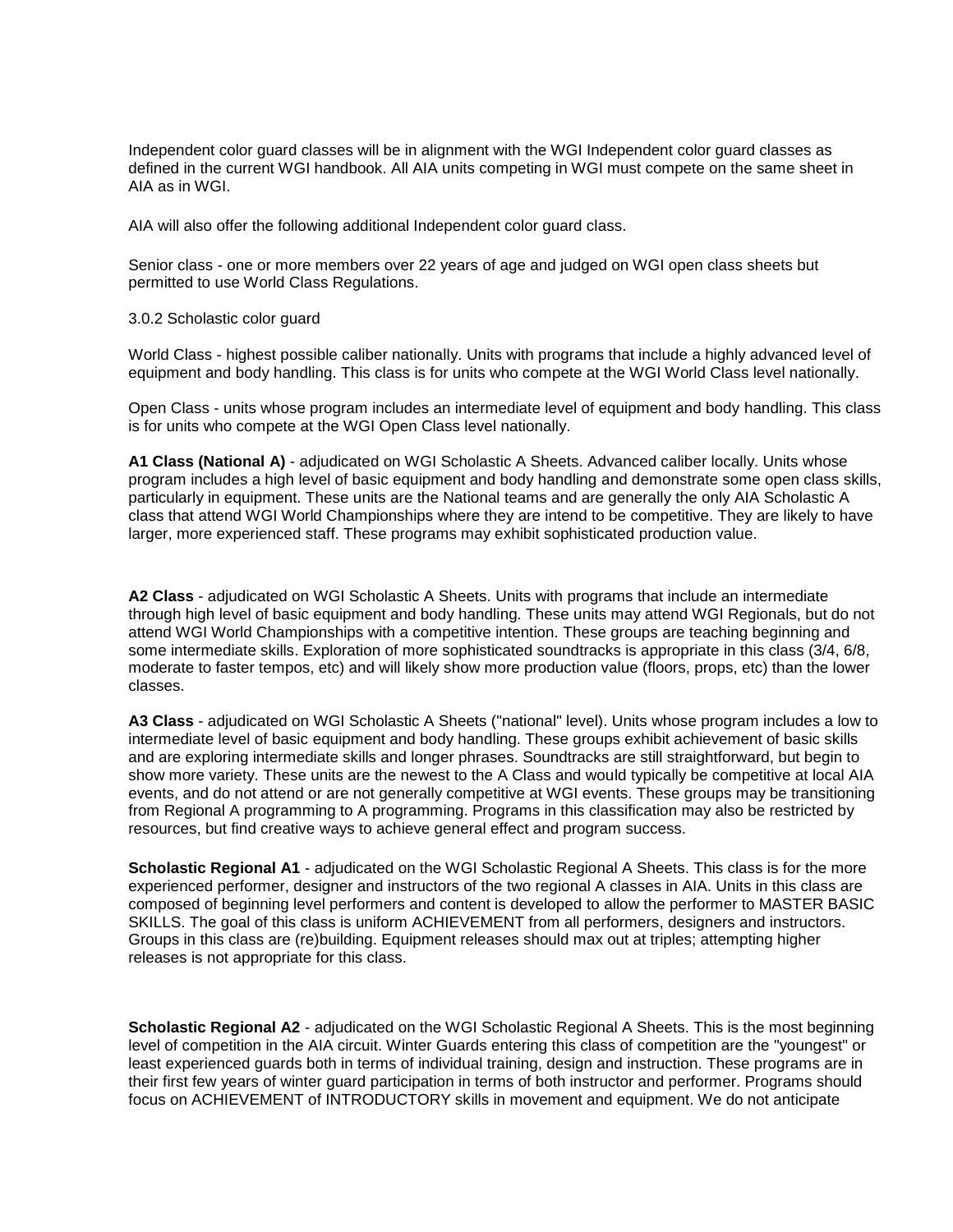groups should stay in this class for more than a few years as groups and instructors mature. Groups with the ability for high production value (digital floors, large props, etc) are not appropriate for this class. Soundtracks allow for performers to easily understand and follow a music structure. Equipment releases should max out at doubles.

**Independent Regional A -** adjudicated on the WGI Independent Regional A Sheets. This class is focused on teaching and achieving MASTERY of BASIC SKILLS. Groups in this classification may be middle or high school students for which scholastic classifications are not practical. College-age students are discouraged from competing in this class. Equipment releases should max out at triples; attempting higher releases is not appropriate for this class.

Scholastic Novice - The Color Guard Scholastic Novice class is an exhibition-only class designed for the most beginner of winter guard units. These units will perform for comments but will not receive a score or be placed in competition with other units. Color guards choosing to participate in this class would likely be comprised of most to all first year performers. They may or may not have an instructor. Designers and instructors would also likely be new to the winter guard activity. Units in this class would have a safe, non-competitive way to be evaluated and receive feedback and after their performance would be encouraged to watch the competitive portion of the competition as a group for additional learning and growth. This class is not offered at the AIA championships competition so these units would not be able to participate in championships.

Middle School Class - Middle/junior high schools will be adjudicated on the SRA class sheets.

Elementary School Class - Elementary schools will be adjudicated on the SRA class sheets.

#### 3.0.3 Independent Percussion

Marching - combined elements of percussion musicians and visual performers in motion on the defined contest floor consisting of the following classes:

World Class - performers demonstrate a high degree of musical and physical development. They are very experienced and fully trained. Programs are unique and innovative and these components are important at this level. Some very sophisticated challenges will be placed on the performers.

Open Class - still contains a wide range of age and some skill difference. Performers within one ensemble can range from 12 to 22 years of age. There is greater consistency in the range of skills and physical development. Programs are unique. A few individuals will demonstrate a high level of skills. Some advanced challenges will exist.

A Class - ensembles use the same criteria as the Scholastic A Class with the exception of the age limit. Here is where the beginning student discovers the joy of performing and realizes the sense of achievement as each skill is learned.

#### 3.0.4 Scholastic Percussion

Marching - combined elements of percussion musicians and visual performers in motion on the defined contest floor consisting of the following classes:

World Class - is consistently aged 14 through 17 because of the make-up of the high school arena. Often this class will consist of upper classmen. Unlike the Independent World Class, these performers are rarely over 18 years of age. The ensembles have strongly defined personalities and are highly creative and unique. They explore innovative program concepts. The depth of their training and skills is strong.

Open Class - is consistently aged 14 through 17. Unlike Scholastic A Class, these ensembles have discovered a much stronger personality and are not usually similar to one another. The depth of their training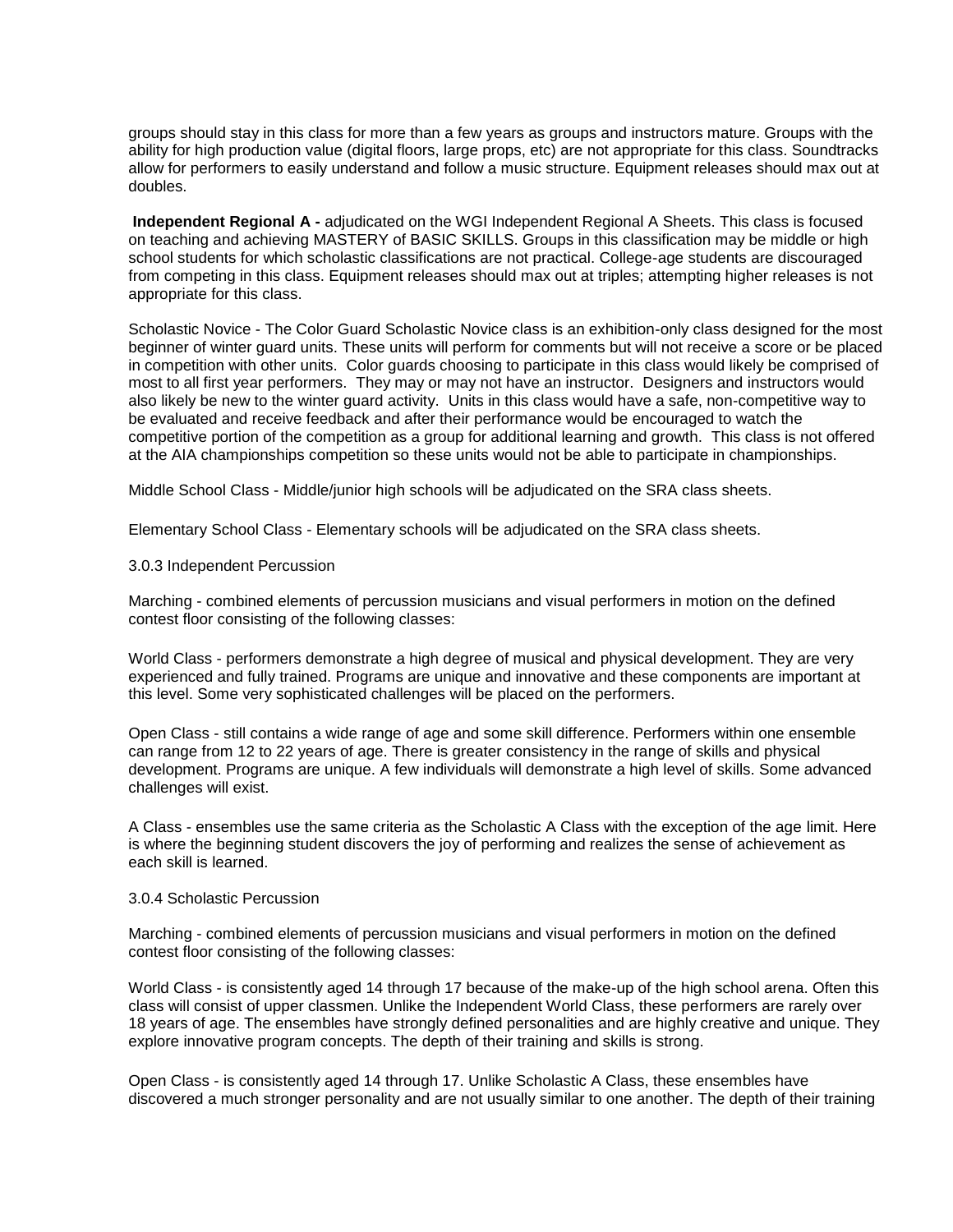and skills are still comparable in many cases, primarily due to the similarity of their age and the similar number of hours put into their development. Their programs are often freshly unique and original.

A Class - is consistently aged 14 through 17. Like most high school students, the ensembles show a tendency to be similar to one another. Their choice of equipment, the formatting of their shows and the depth of their training and skills are comparable in many cases.

Regional A Class – is consistently aged 14 through 17. This class is designed for less experienced members, staff, and designers. The intent of the class is to teach primary performance skills, and the weight of the subcaptions in the overall score reflects this intent. Performance level is emphasized over production value and sophistication.

Concert - concentration on the concert percussive element only in a standstill performance.

World Class - The ensembles have strongly defined personalities and are highly creative and unique. They explore innovative program concepts. The depth of their training and skills is strong. Concentration on the concert percussive element only in a standstill performance.

Open Class - Unlike the A Class, these ensembles have discovered a much stronger personality and are not usually similar to one another. The depth of their training and skills are still comparable in many cases, primarily due to the similarity of their age and the similar number of hours put into their development. Their programs are often freshly unique and original. Concentration on the concert percussive element only in a standstill performance.

A Class- is consistently aged 14 through 17. Like most high school students, the ensembles show a tendency to be similar to one another. Their choice of equipment, the formatting of their shows and the depth of their training and skills are comparable in many cases. Concentration on the concert percussive element only in a standstill performance.

3.0.5 Percussion units cannot compete in a lower class in AIA than their WGI class.

3.0.6 Independent Winds

World Class - performers demonstrate a high degree of musical and physical development. They are very experienced and fully trained and there is no age limit. Programs are unique and innovative and these components are important at this level. Some very sophisticated challenges will be placed on the performers.

Open Class - still contains a wide range of age and some skill difference. Performers within one group can range from 12 to 22+ years of age, as there is no age limit. There is greater consistency in the range of skills and physical development. Programs are unique. A few individuals will demonstrate a high level of skills. Some advanced challenges will exist.

A Class - groups use the same criteria as the Scholastic A Class with the exception of no age limit. Here is where the beginning student discovers the joy of performing and realizes the sense of achievement as each skill is learned.

#### 3.0.7 Scholastic Winds

World Class - is consistently aged 14 through 17 because of the make-up of the high school arena. Often this class will consist of upper classmen. Unlike the Independent World Class, these performers are rarely over 18 years of age. Groups have strongly defined personalities and are highly creative and unique. They explore innovative program concepts. The depth of their training and skills is strong.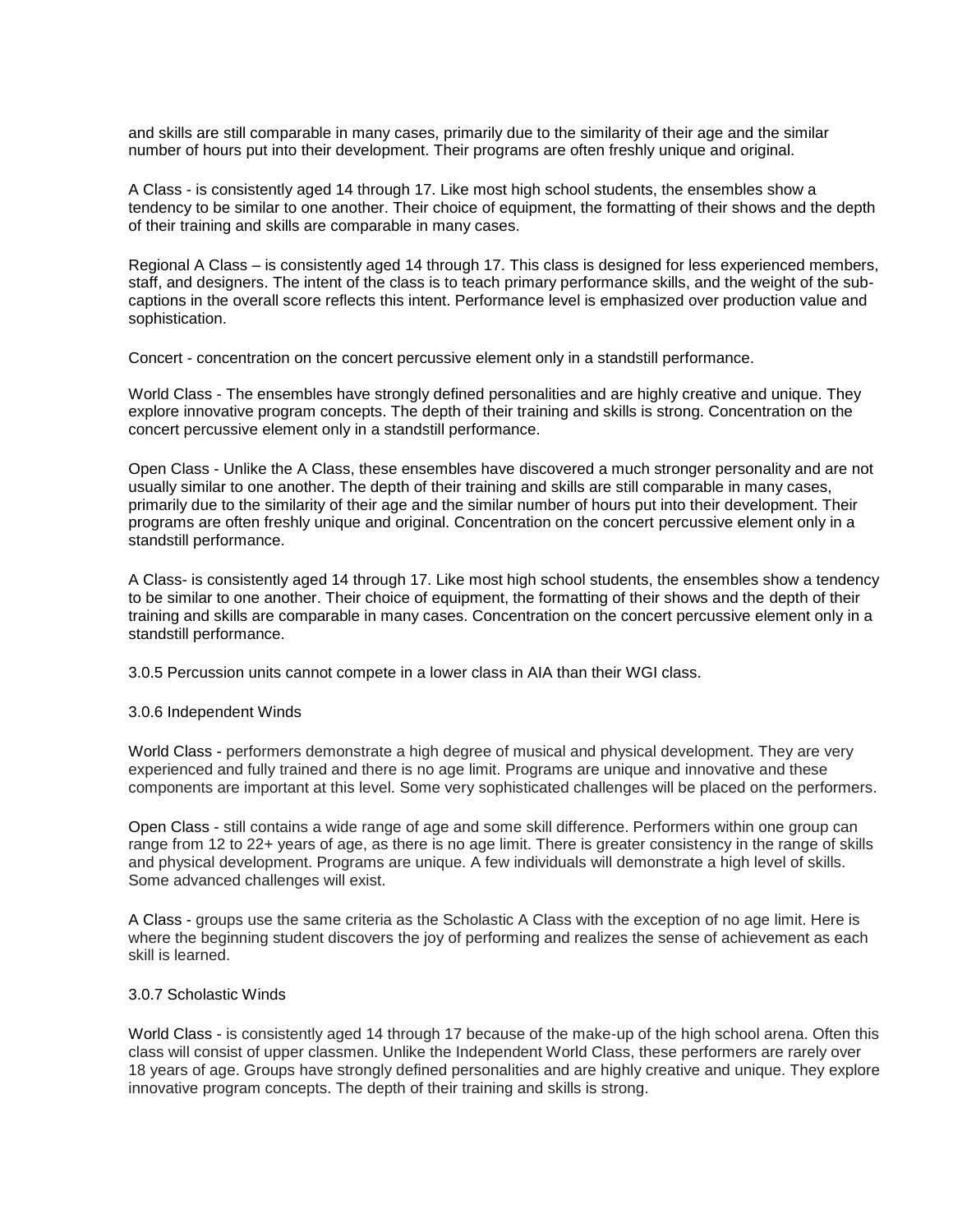Open Class - is consistently aged 14 through 18. Unlike Scholastic A Class, these groups have discovered a much stronger personality and are not usually similar to one another. The depth of their training and skills are still comparable in many cases, primarily due to the similarity of their age and the similar number of hours put into their development. Their programs are often freshly unique and original.

A Class - is consistently aged 14 through 18. Like most high school students, the groups show a tendency to be similar to one another. The formatting of their shows and the depth of their training and skills are comparable in many cases.

3.1 Scholastic Classes - All students residing within a school district may compete with a scholastic color guard or percussion ensemble as long as the principal of the sponsoring school approves their participation. Students may not leave an active program at their home school to participate with another school's program within the same district. Each scholastic group must be approved by one school and compete under that sponsoring school name only.

3.2 All units will choose their classification.

3.2.1 All color guard units who win their respective class at AIA Championships will automatically be promoted to the next higher class for the next competitive indoor season. These classes will include Scholastic Regional A2, Scholastic Regional A1, Scholastic A3, and Scholastic A2. All remaining finalists from these classes will be reviewed by the AIA Chief Judges and they will determine which groups, if any, are deserving of being promoted for the next competitive season. The director(s) of any group that is to be promoted shall be notified directly no later than May 31st of that same year. Upon this notification, each director shall also receive a letter or outline explaining the qualifications for the promotion. If the director feels the promotion is truly unwarranted for valid and supported reasons, they may appeal with a declaration stating all reasons a promotion is not warranted. This appeal must be submitted by no later than July 1st. The AIA Chief Judges will then have 30 days to review the appeal and respond accordingly.

3.3 Those units who wish to move down in classification after a unit's first competition must petition the EBOD and show legitimate reason for moving down.

# **4.0 AIA Championships**

4.1 All units must compete in **two** AIA-Sanctioned contests to qualify for AIA championships.

4.1.1 Color guard units (except middle school classes) must compete in at least one AIA sanctioned CONTEST or WGI Regional Event hosted by an AIA member by "color guard coming out date" which is the fourth competitive week of the season. They must have competed in TWO (2) contests by the end of the promotion period. If a contest in which a unit is registered is cancelled it will count as one of their required contests.

4.1.2 Percussion and Wind units must compete in an AIA-sanctioned contest or WGI regional even hosted by an AIA member unit no later than the last weekend in February, weather permitting, to be eligible for AIA championships. If a contest in which a unit is registered is cancelled it will count as one of their required contests.

4.2 Championships will be held in a format, time, and location with logistics to be determined on a yearly basis by the EBOD.

4.3 The AIA Championships committee should consist of a member of the AIA EBOD and eligible representatives of the AIA general membership. Membership should include members in good standing and represent all classes and regions of the circuit.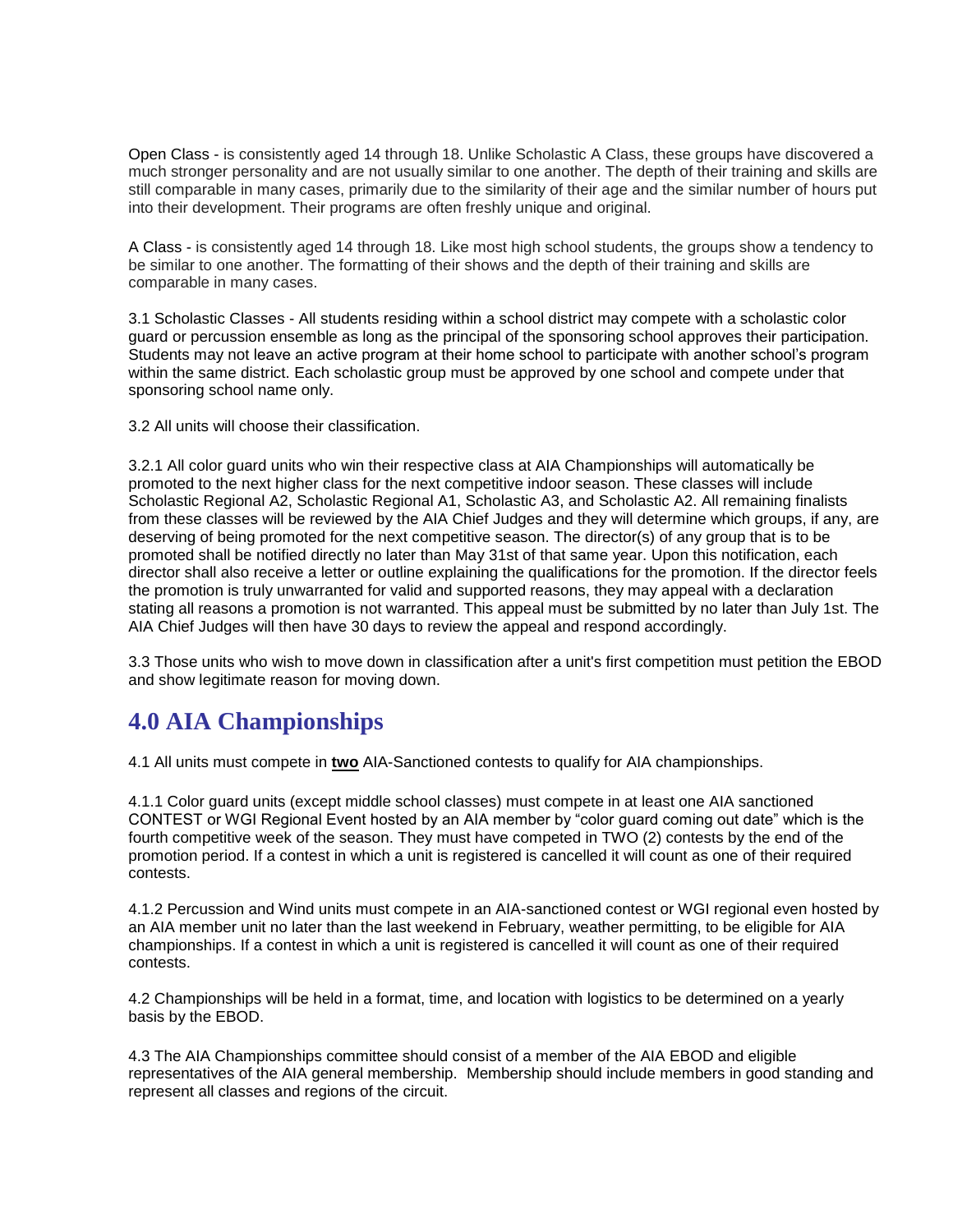4.4 Performance order for Championships will be determined by a single, randomized draw of ALL units in each region and then sorted by class. This order will hold in the event of promotions following the draw. Any units added after the draw will be placed at the beginning of their class.

# **5.0 Reclassification and Promotion**

#### **Color Guard**

5.0 The AIA Classification strategy has one main goal: "Provide a consistent and fair grouping of units achieving at a similar level while encouraging their development". This goal will be met by doing the following:

a. Provide unit management and staff with clear descriptions of the qualities of performing ensembles in each class.

- b. Provide incentives for performing ensembles to move in to the higher levels of classification.
- c. Provide mechanisms for the circuit to ensure consistent and fair groupings.
- d. Provide an appeal process for performing ensembles that feel they are unfairly classed.

5.1 At a color guard unit's first AIA performance of each season, if the judging panel determines that the color guard unit is to be moved into a higher class, it will be considered a reclassification.

5.2Reclassifications to a higher class of competition will occur following review by the chief judge at each local contest on the basis of raw score, caption scores, and competitive parity. The chief judge at a contest will review scores in each class and compare with previous scores and performance day context. The chief judge may confer with local judges, judges from a previous contest or both. Scores, in addition to comparative placement and judge's analysis at WGI Regionals, may be used in recommending a reclassification. The ultimate power of decision lies solely with the EBOD and the Color Guard Judges Coordinator.

5.2.1 Color guard units may be reclassified or promoted through the first 7 weekends of the AIA competition season.

5.3 Units reclassified to a higher classification mwill be recognized at the earliest possible date; either the same day or the next competition date. Medals will not be awarded.

5.4 Any unit in disagreement with its reclassification must petition the Executive Board within one week for reconsideration of the decision. The unit must provide a videotape of the performance in question. The Executive Board will conduct a conference call with the unit director, two Executive Board Members and two representatives of the judging association (one of which must have been a judge at the contest that caused reclassification).

#### **Percussion**

5.5 Percussion units competing in the WGI circuit, must compete under the same classification at AIA contests. For example, if you compete in PSO at a WGI Regional, you must register and compete in the PSO class for an AIA contest and not in the PSA class.

5.6 Percussion units may be moved into a higher class at any time during the season, including championships. This will be considered a reclassification.

5.7 Percussion units recommended for reclassification will be notified during critique and the review process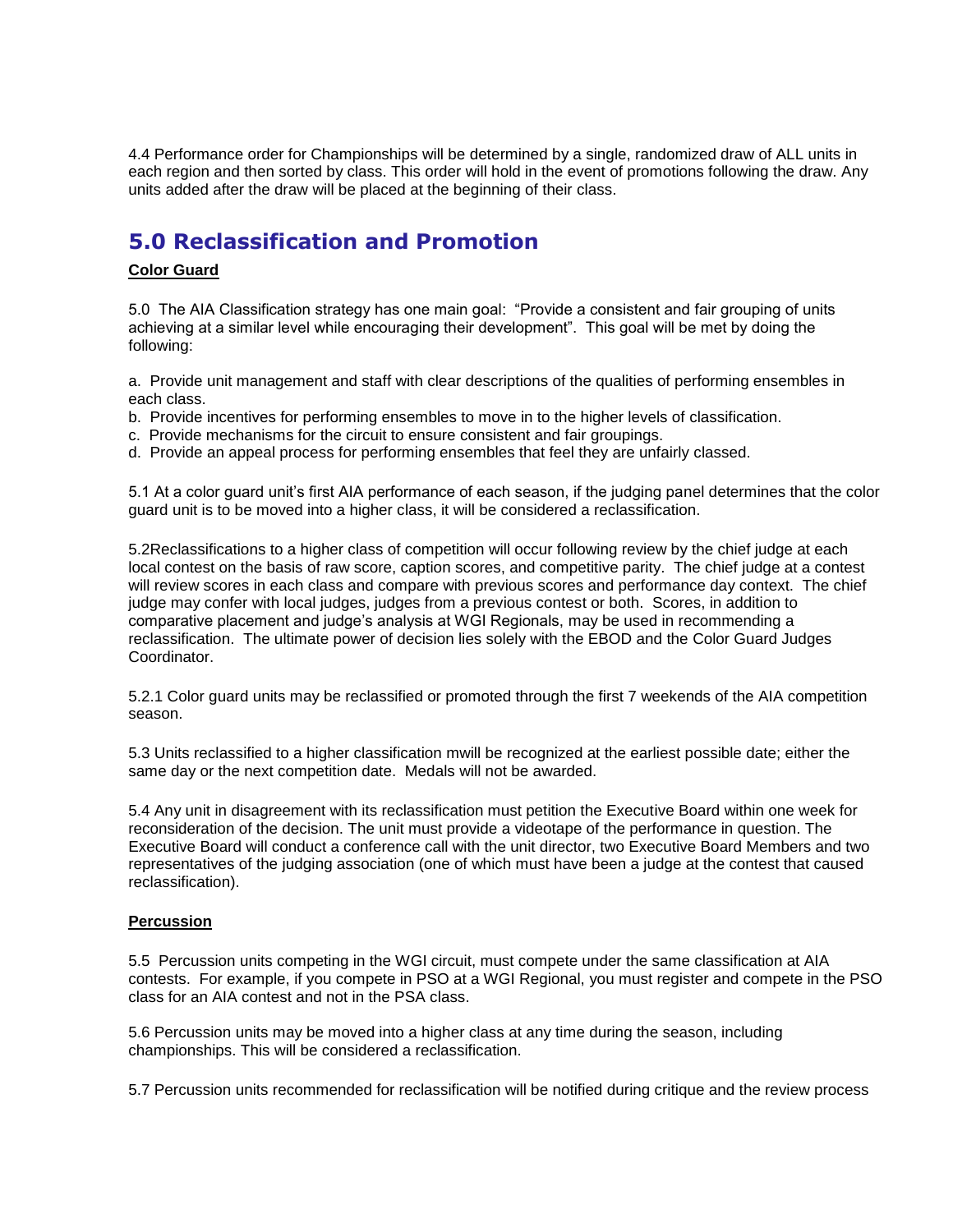will begin. Units who do not attend critique will be contacted by the Percussion Coordinator. The review process will consist of a consultation between of the judging panel and the Percussion Judging Coordinator. The Percussion Judging Coordinator will notify the EBOD when the decision is made.

5.8 The Percussion Coordinator will contact the unit by phone with the final decision within one week of initial notification. This decision then effects the unit's classification for the unit's subsequent competitions after notification.

5.9 Any unit in disagreement with its reclassification must petition the Executive Board within one week for reconsideration of the decision. The unit must provide a videotape of the performance in question. The Executive Board will conduct a conference call with the unit director, two Executive Board Members and two representatives of the judging association (one of which must have been a judge at the contest that caused reclassification).

5.10 Winds reclassification procedures will be developed and addressed as the participation in this class grows.

## **6.0 Code of Conduct and Responsibility**

6.1 AIA discourages independent units from utilizing high school students who were previously enrolled in an active high school program and have not yet graduated. AIA also discourages independent units from utilizing performers who have outstanding monies owed to a previous unit.

6.2 Conduct of a member unit, its staff and personnel must be above reproach at all times. Violation of the same will result in review and investigation by the EBOD. Consequences for violation of this section may range from written reprimand to suspension from a given contest to suspension of the unit from AIA, without monetary reparations. In all cases, the unit's administration will be notified of the action. Repeat violators will be referred to the EBOD for action.

6.3 It is understood by management of the member units that they will take full responsibility for any damage and/or misconduct at contest sites by members, parents, and staff of said organization. They will be responsible for such damage, vandalism, or misconduct, regardless whether said organization is in competition or simply in attendance at the contest.

# **7.0 Rules of Order**

7. These rules and regulations of AIA will be known as the Rules of Order as defined in Robert's Rules.

# **8.0 Emergency Inclement Weather Alert/ Terror Policy Alert**

8.1.1 The decision to cancel a scheduled AIA competition will be made by the EBOD in conjunction with the contest host administration. Once this decision has been made every attempt will be made to communicate this information to the directors of the competing ensembles in a timely fashion.

8.1.2 All competing members of AIA must have a "day of contest" emergency cell phone contact number on file with AIA. It is the responsibility of the contest host to communicate the decision of the host school administration to the directors of the competing ensembles via the emergency cell phone number contact. In the event an AIA competition must be cancelled, every effort will be made to communicate this decision to the membership via the official AIA web site at **[www.atlanticindoor.org](http://www.atlanticindoor.org/)**. In case of any emergency cancellation of an AIA event, it is essential that AIA and its entire membership share the responsibility of communication and cooperation needed to insure the safety and well being of our entire membership.

8.1.3 Those ensembles that are scheduled to participate in an AIA competition but are unable to fulfill their performance responsibility due to inclement weather or terror alert status are required to submit a letter of